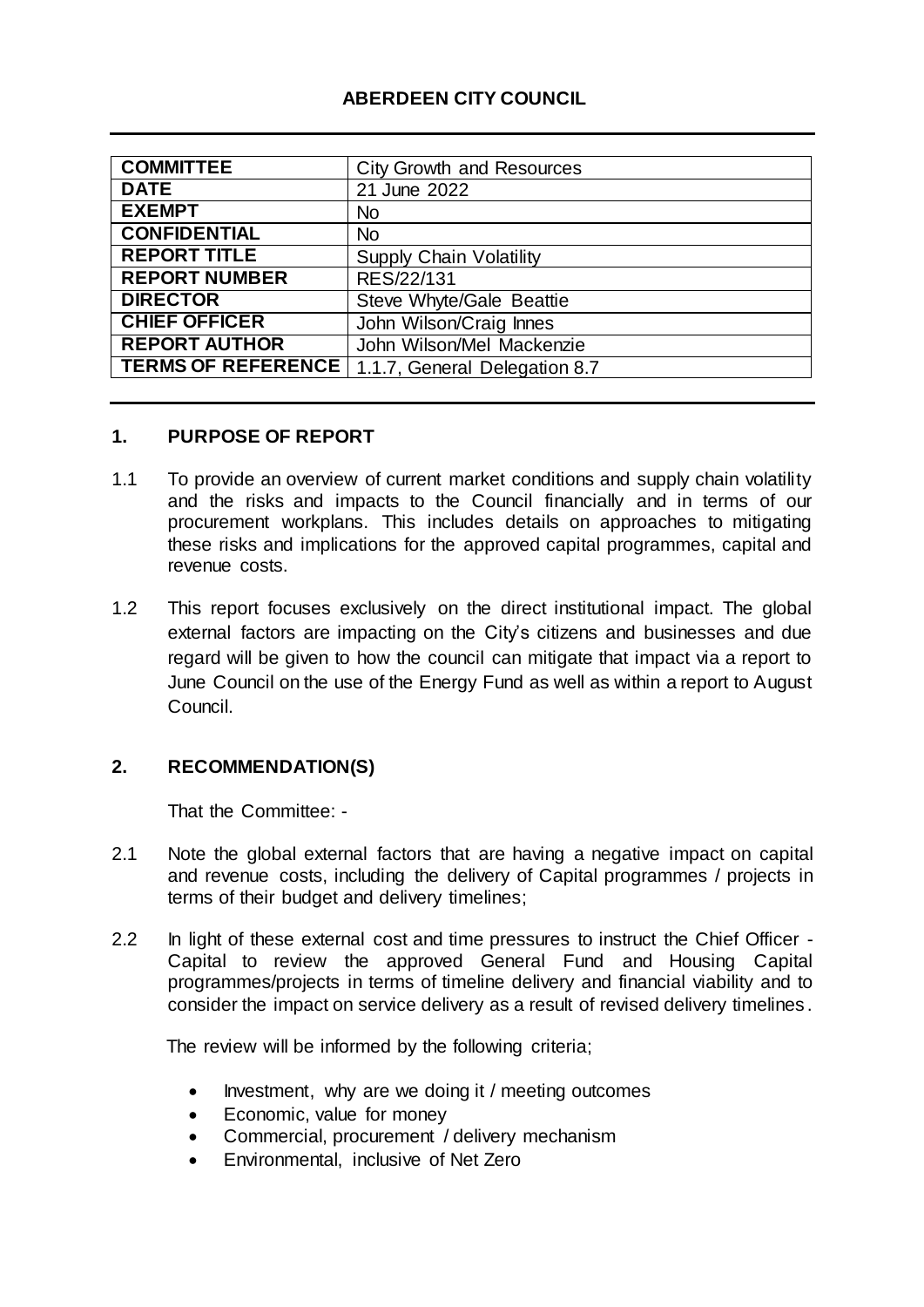In addition, cognisance will be taken of where each project currently sits within its full life cycle; i.e. is it at feasibility stage, design development or construction and whether there are any interdependencies;

- 2.3 To instruct the Chief Officer Capital to report the outcome of the review, following completion of recommendation 2.2, to the Council meeting on 24 August 2022, within the report being prepared by the Chief Executive on the Policy Statement "Working in Partnership for Aberdeen" and its impact on the Council's Commissioning Intentions, Service Standards and Budgets for 2022/23;
- 2.4 In advance of report detailing the outcome of the review in recommendation 2.3, approve that the Director of Resources may reprofile capital projects in consultation with the Chief Officer – Capital and Chief Officer – Finance and the Convener and Vice Convener of City Growth and Resources where supply chain volatility may lead to additional cost or revised timelines;
- 2.5 Note that the Council will request an opinion from our external auditors on the impact of this from a value for money perspective;
- 2.6 Note the mitigation actions to be adopted as detailed in paragraph 3.19 to 3.27;
- 2.7 Note that the Chief Officer Finance instructed a London Stock Exchange (LSE) announcement in respect of this report, drawing attention to the potential it has to impact upon the financial resources of the Council;
- 2.8 Note that the Chief Officer Finance will include an estimate of the financial implications of supply chain volatility in the Quarter 1 financial performance report that will be reported to this Committee on 4 August 2022;
- 2.9 Instruct the Director of Resources to identify, implement or recommend appropriate actions in addition to those already identified in this report, to mitigate the impact of the issues described in this report to ensure a balance budget is maintained for 2022/23.
- 2.10 Instruct the Director of Resources to include the issue of ongoing uncertainty re inflation within bid documentation and request an initial meeting for any successful bids to discuss how the ongoing inflation risk will be jointly managed between government and the council.
- 2.11 Note that the Roads Maintenance programme has been reviewed in accordance with the cost pressures and is presented to the committee in another report on this agenda (OPE/22/098)

### **3. CURRENT SITUATION**

#### **Background**

3.1 A combination of factors including ongoing market impacts from Covid & Brexit, current inflation rates and the invasion of Ukraine affecting access to supply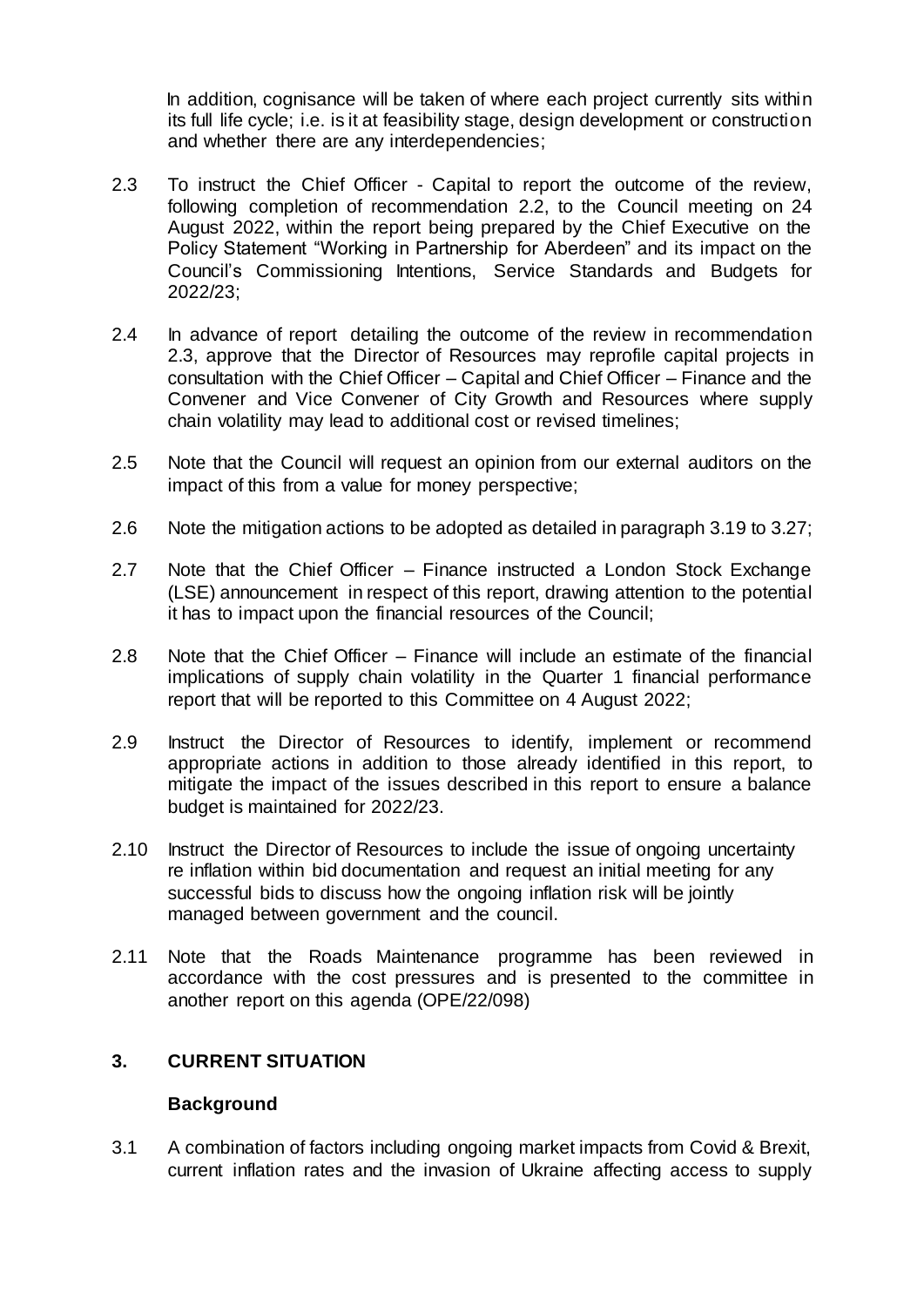markets in Russia, Ukraine and surrounding area, have led to a cycle of market and price volatility and shortages across many commodities which is having a negative impact on delivery of capital projects, budgets (General Fund and HRA), on revenue expenditure in the delivery of services and procurement processes carried out for affected commodities.

3.2 The thirty-year high inflation across many parts of the world is presenting a significant challenge for organisations. As at March 2022 the rate of inflation was at 7%, the monetary policy report published by the Bank of England in May 2022 estimates that inflation may rise to 10% within the current year and the economy will slow as a result. The below diagram from the report shows that inflation is anticipated to fall next year and be within the 2% target level in two years' time.



- 3.3 The Bank of England, in response, has increased the base interest rates for bank lending three times since January in order to control inflation. The rate is now 1% (up from 0.25% in January). It is not yet certain if this will address the inflation pressure in the timescale predicted given the complex set of market conditions.
- 3.4 The global market is continually evolving in these uncertain times, and it is difficult to predict how long markets will continue to experience this level of volatility i.e., the full impact of the situation in the Ukraine is extremely difficult to anticipate and it remains to be seen whether this will extend past 2022. However, if inflation decreases as anticipated in 2023 then this would indicate more stable markets. We are reliant on a review of a range of market information, financial data and statistics to inform pre-procurement activity to allow for scenario planning and assessment of risk in terms of each potential scenario. Whilst markets continue working to recover from the impacts of these factors, we need to ensure that risks are recognised, documented and procurement activity is managed to try and mitigate the risk to the organisation. As the current global market situation demonstrates we also need to be aware of geopolitical risk and factor those into scenario planning and assessment of risk related to procurement.
- 3.5 Geopolitical supply chain risk covers a range of events driven by conflicts, political issues and actions across the world, monitoring and assessment of geopolitical risk is difficult but can be built into supply chain management practices. Geopolitical risks vary widely and for obvious reasons, wars and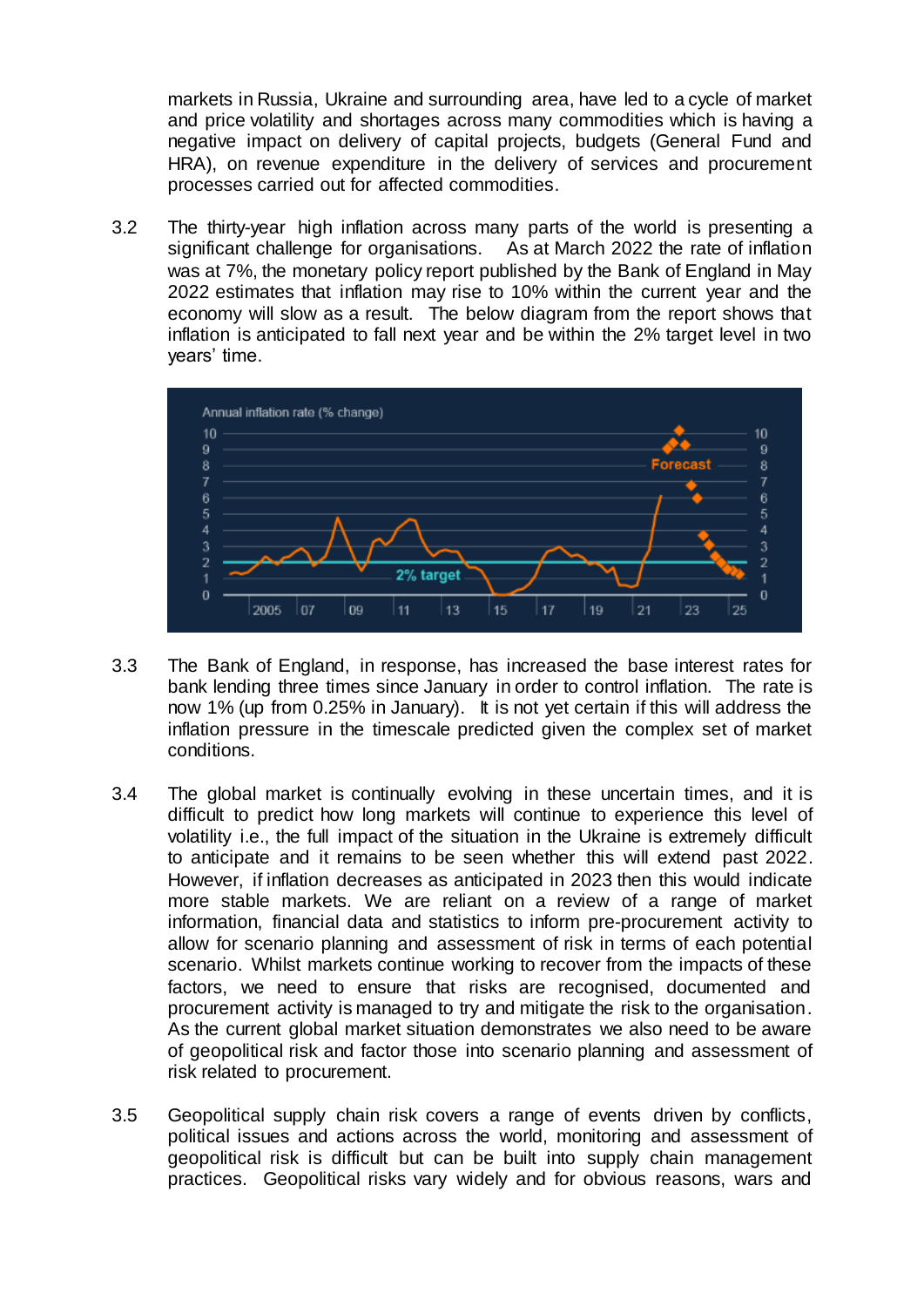revolutions get the most attention however, political issues and actions can also negatively impact supply chains and markets. To ensure continuity of our supply chain we will need to build up supply chain management practices to include monitoring of any geopolitical situations that may arise and assess how these could impact our supply chain and develop supply chain continuity plans, to further develop resilience and increase the ability to withstand unpredictable threat or change.

### **External Factors affecting Supply Chain**

- 3.6 Within and across the Council we have experienced and are continuing to experience a wide range of factors that are affecting programme delivery and cost. These include;
	- Statutory Interventions: In the early stages of the Covid-19 pandemic government instructed that construction projects should be stopped, with new work practices introduced (safe distancing) when work resumed. To comply with this guidance, the Council generally offered extensions of time to any contracts on site at this time.
	- Statutory and Ongoing Working Practices: Once the initial shut down period had passed, the Government introduced self-isolation of contractors and their sub-contractors' staff (due to Covid). An example of this is where a member of a construction squad, such as a bricklayer, tested Covid-19 positive, this led to the whole squad having to self-isolate to reduce the risk of spreading the disease. Although works had recommenced at this stage, compliance with the new working practices generally resulted in contracts progressing at a slower pace than before the pandemic.
	- Labour Market Changes: Skilled labour shortages across all sectors. Aberdeen to an extent has been a victim of its own success whereby a significant share of construction work is borne by contractors and subcontractors who are out with the local area. In other words, it costs them more to work here. The local contractors, due to the size of their organisations and their experience, are limited to the size and type of contract that they are able to deliver.
	- Transport and Logistics: Increased delivery timelines on global delivery times due to the Covid impact on shipping and dock workforces, and the knock-on effect of a large container ship getting stuck in the Suez Canal.
	- Raw Materials: Steep increases in the price of raw materials.
	- Commodities: Steep increases in the price of typical construction materials such as timber, concrete and steel, and their by-products.
	- Energy and Utilities: Increased energy costs to manufacture and transport products.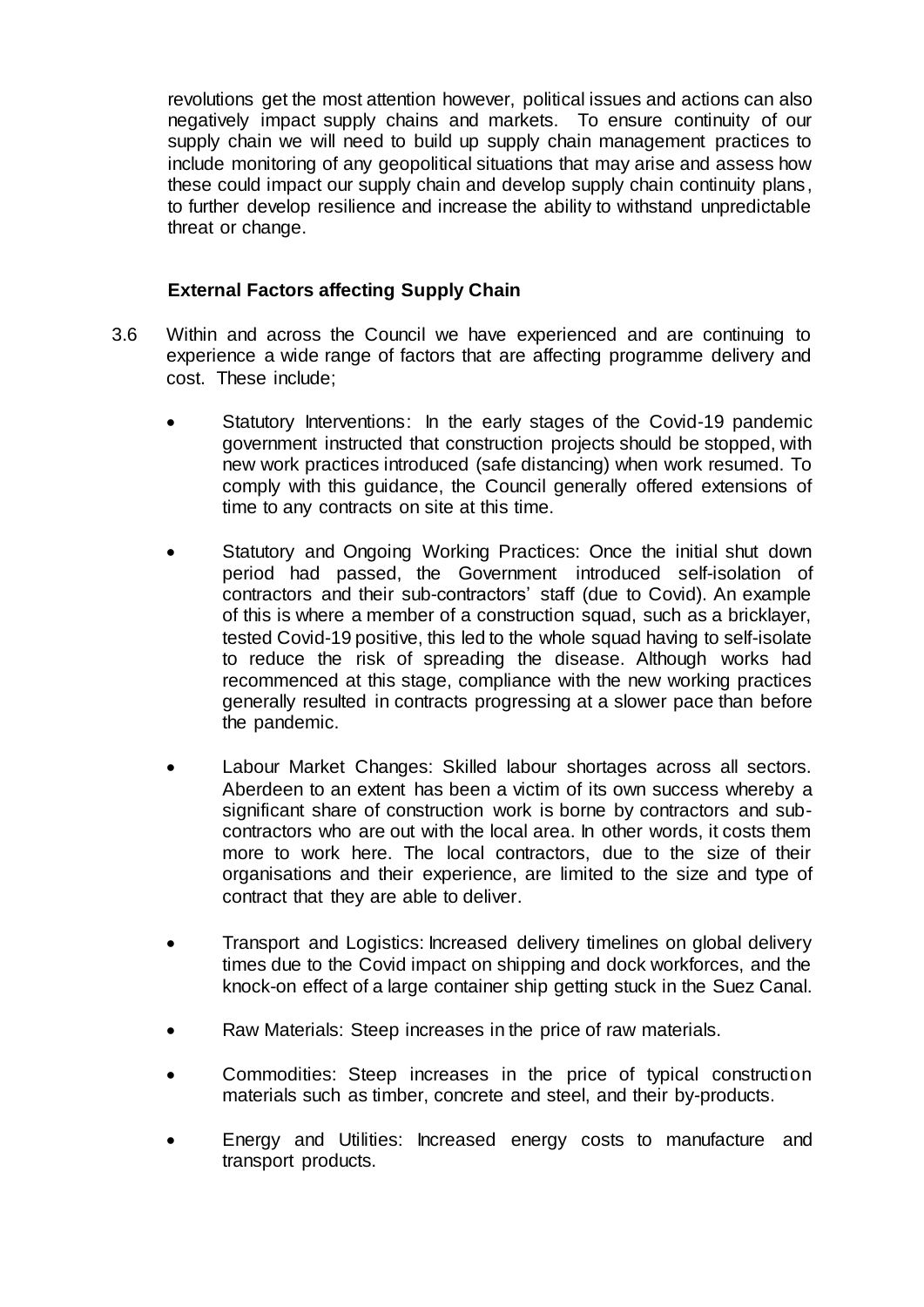- Government Fiscal Policy: Changes from 1 April 2022 when rebated fuel commonly referred to as "red diesel" can no longer be used. This equates to an increase of circa five times as much duty as before.
- 3.7 What this means in practice is that officers have seen price increases across the sector in rates for plant, labour and materials which is unlikely to slow down in the short term.
- 3.8 In the last 6 months Building Cost Information Service (BCIS) has started to recognise the impact of Covid and Brexit where a sharp rise in construction tender inflation can be seen, the indices from Q4 2021 to Q1 2022 were illustrating a price increase of 1.7%, but this tender price increase forecast does not factor in the conflict in Ukraine and recent fuel price rises so the true increase is likely to be much higher.



#### **BCIS**

## **Examples of Commodity Impacts**

#### **Energy**

3.9 A significant share of global energy commodities are sourced from Russia, production in Russia accounts for more than 10% and 15% of global crude and natural gas production respectively. The repercussions of the Russian-Ukraine conflict include restricted global supply through sanctions which has led to a surge in the wholesale market price of oil and energy commodities, which in turn, has led to a steep increase across the Electricity Supply and Gas Supply industries. The increased energy pricing also has a significant impact on other commodity areas, where they require large energy inputs to produce / manufacture e.g. metals.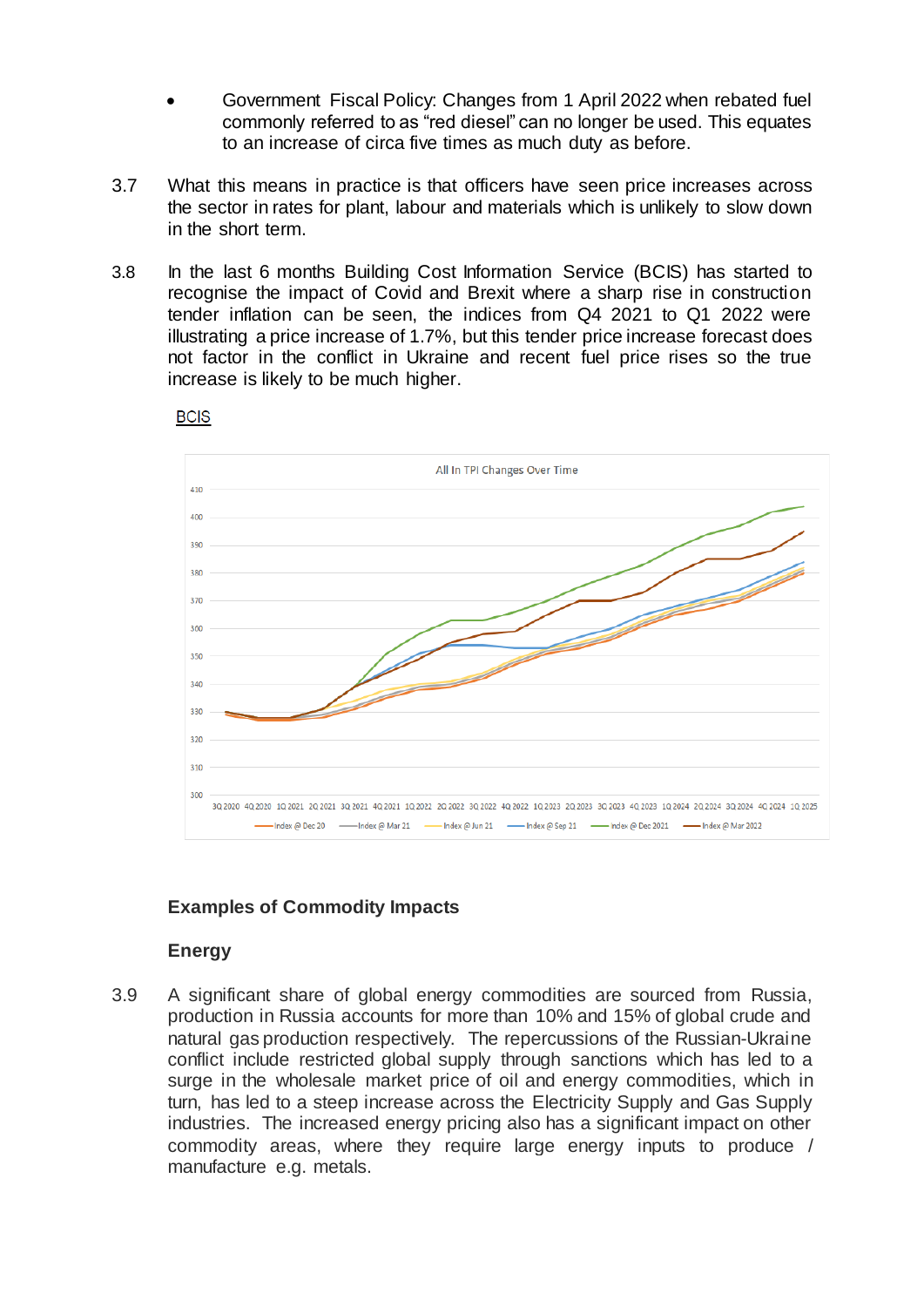3.10 In terms of the national energy contracts (Scottish Procurement under Crown Commercial Services Framework) that the Council are signed up to there is a robust process in place for managing risk of price increase to the customers with a Risk Management Committee overseeing the performance of the purchasing strategy but given market conditions there will be a significantly increased price over this financial year and price changes have been identified in the April invoices now being paid by the Council The trading strategy overseen by the Risk Management Committee has provided a good level of protection from the unprecedentedly extreme and volatile market conditions. Comparatively, securing a fixed price for gas is becoming more difficult and a customer looking to secure Gas from April 2022 for 12 months would be quoted circa 11p/kWh which is well in excess of the current agreed framework rate of 5.2618p/kWh and Electricity would be quoted circa 33.9p/kWh which again is well in excess of the current framework rate of 8.043 p/kWh.

### **Food**

3.11 Russia and Ukraine together account for a substantial chunk of global production for a number of agricultural commodities. The invasion has reduced the global supply of foodstuffs and, considering the length of agricultural cycles, current disruptions could affect food commodity prices well beyond the short term, as well as the availability of particular products. Suppliers have seen significant increases across a number of product lines in response to commodity price rises. The Scottish Government consultation on the Local Food Strategy for Scotland closed in December 2021 and we await the results, current market conditions and the impact that global issues have on current supply chain further highlight the need to connect Scottish producers with buyers. For the local food strategy to be effective it will need to ensure development of short and circular supply chains. Short supply chains would connect Scottish food producers with public or private buyers in local or regional markets, but ultimately requires significant investment in the establishment of suitable distribution networks and processing facilities for Scottish produce, so that Scottish food producers could meet the needs of customers. Increased costs overall of 7-9% are expected to be built into the forecasts for expenditure in 2022/23, when the Quarter 1 report is presented to the Committee in August.

#### **Bitumen**

3.12 Increased oil prices and the invasion of the Ukraine have led to turmoil in the supply base throughout March and April for bitumen that also had an impact on coated roadstone product from quarries. As the Council procure these commodities through Scotland Excel frameworks, we have remained in close contact with them throughout the period of uncertainty, and they along with ourselves have been working with key suppliers to ensure that supply was not disrupted throughout this period. This has meant that the Roads team have been able to secure supply throughout the period of uncertainty through our existing supply chain, it is currently anticipated that a further increase is likely to be requested by suppliers in July 2022. The Roads Maintenance programme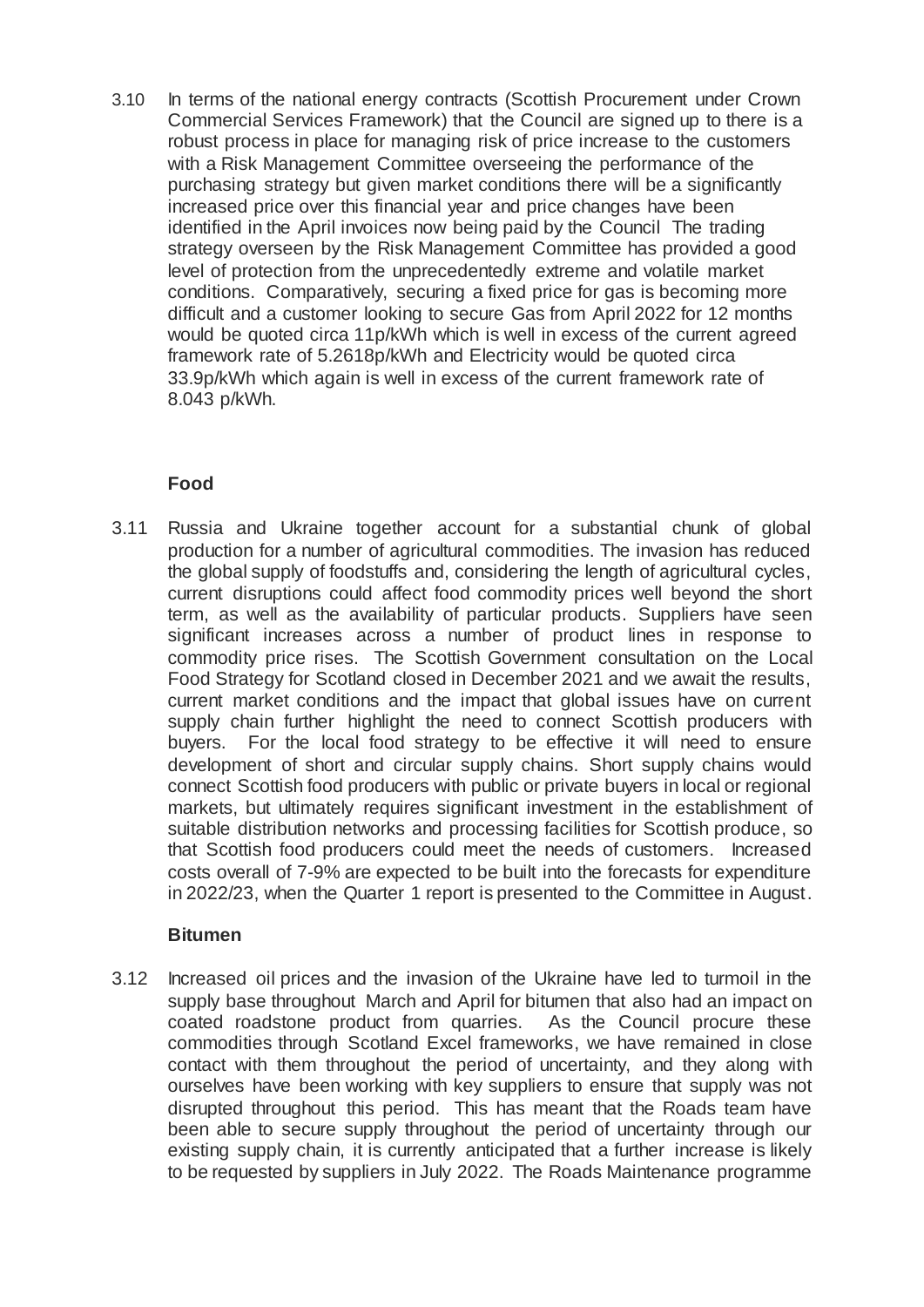has been reviewed in accordance with the cost pressures and is presented to the committee in another report on this agenda (OPE/22/098). The Service continues to monitor costs of goods and services in relation to the programme delivery.

- 3.13 The above three commodity examples are only a small sample and the same impacts apply to a much wider range of commodities as alluded to in paragraph 3.6. This includes both raw materials and manufactured by-products.
- 3.14 In summary, the commodity impacts have implications for both revenue and capital budgets across all services.

#### **Procurement Issues**

- 3.15 Taking consideration of all the above, officers have observed that contracting parties are necessarily having to be pass these increased cost/delay impacts through to the Client (procuring organisation).
- 3.16 This has led to the following;
	- An increased need to pre-order materials to secure their price and delivery due to high market volatility.
	- "Over heated" markets, with less tender competition due to an inability to service all demand. This leads to significant rate increases from tendering organisations located within the local area. We are seeing this situation worsened from tendering organisations and their subcontractors located out with the local area.
	- Fixed pricing is coming with a premium, dependent on how the tendering organisations deem the risk of price rise increase.
	- Contracting Organisations are now submitting tender offers for acceptance with a much shorter period.
	- Lead times for projects are necessarily having to extend.
	- Extended programmes of work require an extended period of 'preliminaries' thereby adding to a project's overall cost increase.
	- The shortage of materials may impact the sustainability integrity of projects should alternative materials/products need to be sourced.
- 3.17 These challenges have been experienced across markets and affected procurement of Goods, Services and Capital contracts. Assessment of the current market conditions prior to commencing the procurement including engagement with key suppliers within those markets should assist in developing pricing mechanisms which have a degree of flexibility to stimulate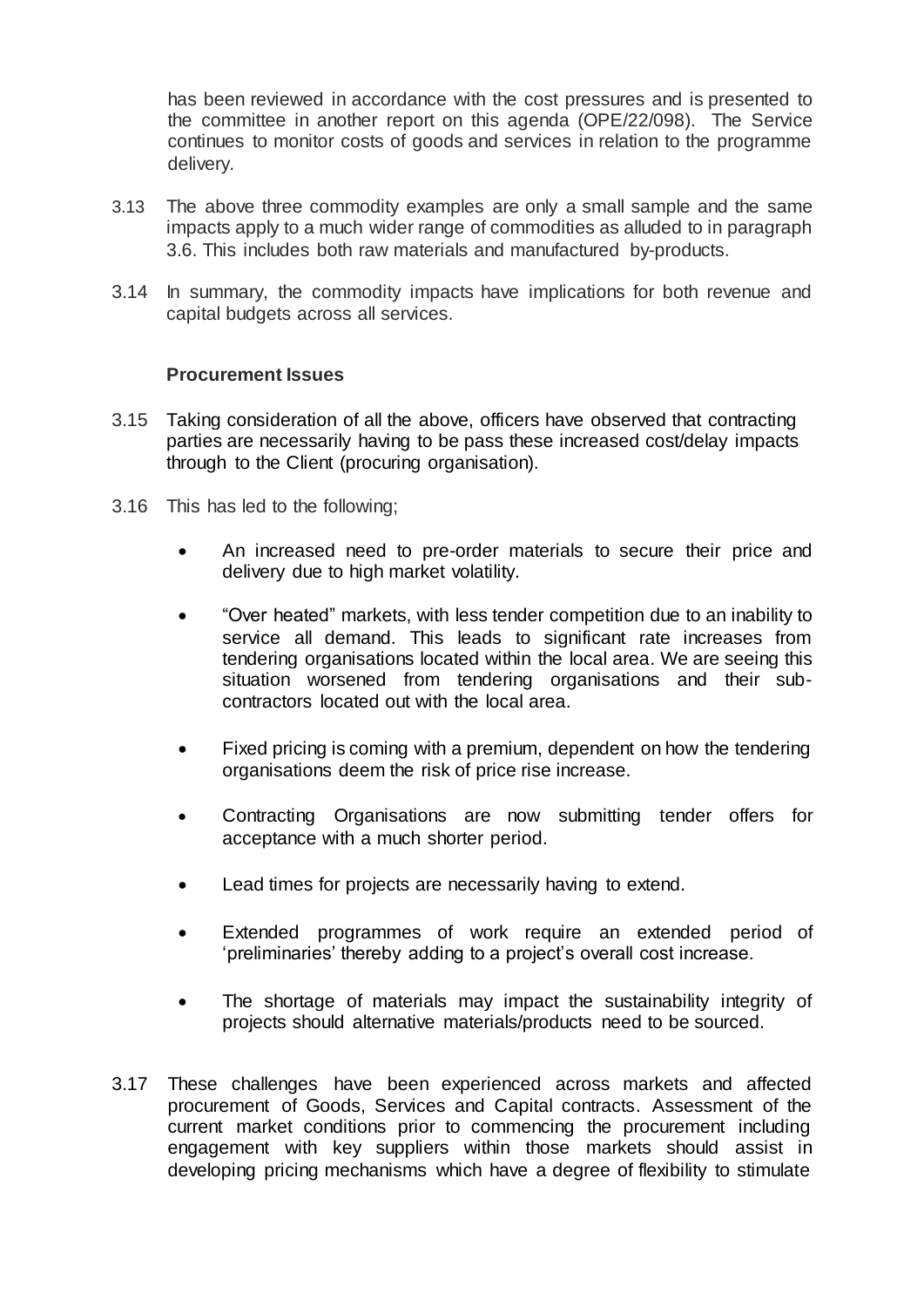the competitive tension required. Use of less traditional contract mechanisms to ensure a higher degree of flexibility may also be prudent for example increased use of Dynamic Purchasing Systems/E-Auctions.

3.18 Exceptional price increase requests are another key challenge, with a number having been submitted across several key contracts/framework agreements, the Commercial & Procurement team have developed an internal process to manage these which has been communicated to all Delegated Procurers. The process places stringent requirements on what is necessary to agree any proposed increases in pricing to ensure that any price increase is offset or mitigated in the first instance, and it is limited to the proportion of the price that equates to the price element or commodity that has experienced the rise in pricing linked to relevant indices (where possible). Price increases when agreed will be added to a tracker held by the Commercial & Procurement Service, the tracker will be shared with Finance monthly so that data can be utilised as appropriate for budget monitoring.

#### **Mitigation Options**

- 3.19 In managing the capital programme, applying value engineering to any capital project may successfully deliver a significant saving to bring it back within its current approved budget. The budget will have optimism bias or contingency built into initial costings that may also provide a degree of protection from cost increases from inception to letting of contract. However, in light of the significant cost increases that have been outlined, officers expect the availability of specific contingency provisions and value engineering to be only partly successful. It is forecast that there will still be funding gaps across many programmes/projects.
- 3.20 Alternatively it may be appropriate to consider whether the delivery of a capital project can be delayed or phased such that the desired outcome can still bring benefits but to be derived over a longer timeline, potentially avoiding a shortterm inflationary and supply chain set of circumstances that could provide better value in the future.
- 3.21 Consideration should also be given to procurement options whereby the cost pain/gain can be shared with the other contracting party and also to increased use of the two-stage (restricted procedure) and negotiation to assist in ensuring inflation and programme risk are captured and strategies are considered to offset.
- 3.22 From a capital perspective the Committee will be aware that officers flagged the emergence of some of these cost pressures last year and advised the need for an additional contingency budget. In the case of the General Fund, this is currently approved at £25m, profiled with £20m in financial year 2022/23 and £5m in financial year 2023/24.
- 3.23 In respect of revenue spending, while the General Fund budget maintains a level of contingency to address unexpected or unplanned expenditure this only provides resilience to a value of £4m and the there is much that can yet happen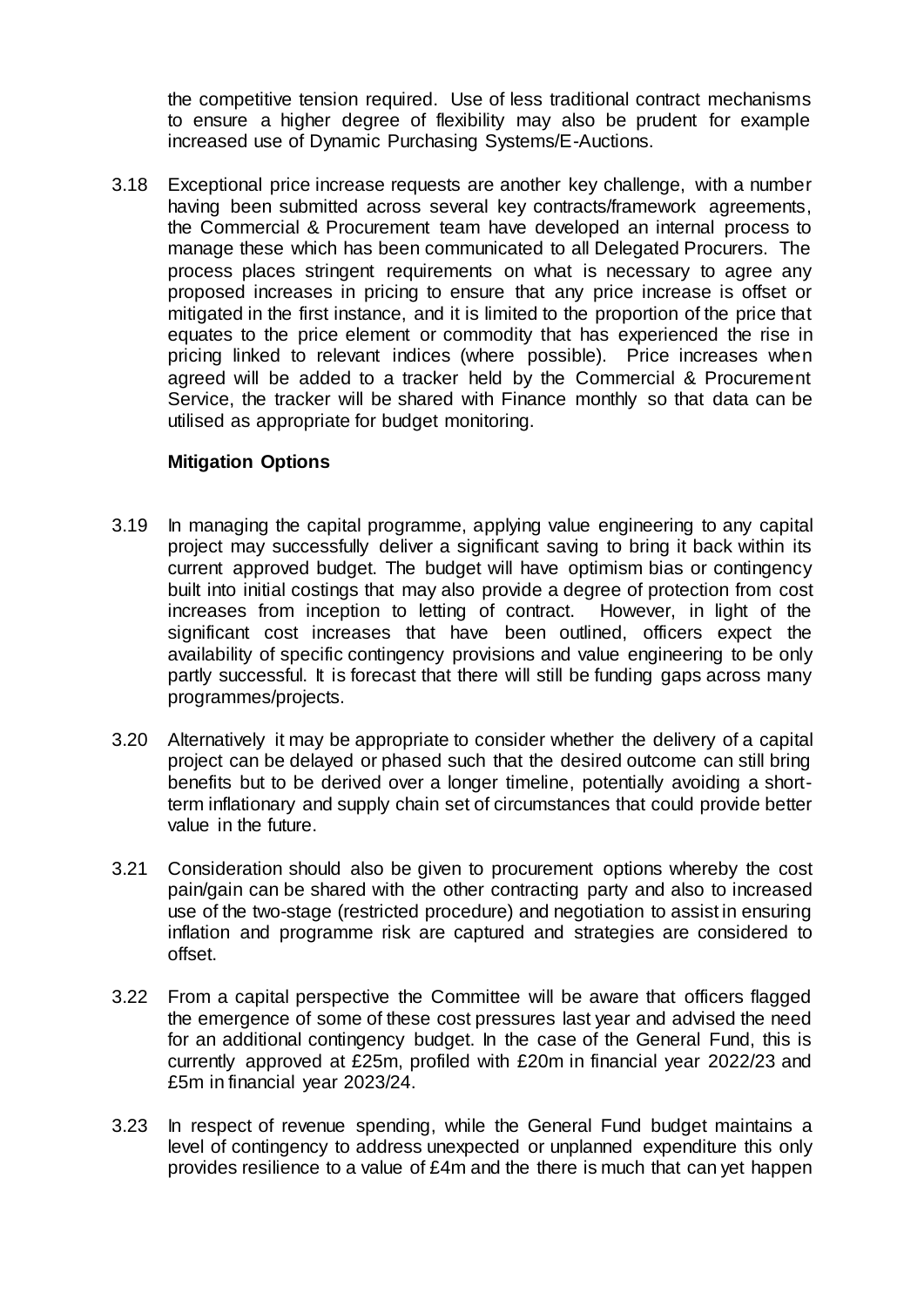in the financial year that is uncertain, including the value of a local government pay award, the extent of winter and extreme weather, which has previously increased spending late in financial year.

- 3.24 Options to mitigate spend include reducing service standards for our services, stopping or reducing services, closing or mothballing properties and facilities or carrying out less work to manage within the existing budgets. Alternatively, changing fees and charges for services may bring additional income into the Council, by passing on the cost pressures to our customers. Consideration of these type of options should be made in the context of our overall financial position, not just in looking at the supply chain volatility described in this report. This will be done as part of the quarter 1 Financial Performance report that the Committee will receive in August 2022, and the Extended Corporate Management Team should act to mitigate the cost pressures to support the recommendation in that report.
- 3.25 This could mean fewer choices for service users, fewer facilities open, lower energy bills, fewer staff employed, a change in eligibility or access to services, a longer time for work and services to be completed, increased cost for a customer, reduced volumes purchased from suppliers.
- 3.26 It was agreed by the Risk Board at its May meeting that the supply chain risk that was captured at cluster level on the Commercial & Procurement Service Risk Register should now be moved up to the Corporate Risk Register given the global market situation. An Additional control action identified to support risk mitigation is the creation of a data bank for commodity pricing which will allow for ready access to commodity pricing data as an additional tool to support decision making going forward as decisions relate to procurement activity or in agreeing price increases and it is proposed that work would be carried out following establishment to link this to our existing contracts.
- 3.27 The data bank will assist all functions within the Council with business planning as it will show key metrics and trends relating to price fluctuations for base commodities as shown below (Source Chartered Institute of Purchasing and Supply April 2022). Such examples are copper wiring, plastics for ICT, wheat and barley for school catering etc. The proposed control actions will embed supply chain management practices to prepare for future disruptions to support resilience and good risk management practices across the supply chain and the Councils contracts in times of disruption. The control actions will need to evolve over time to respond to any changes in external factors and as current unknowns become known.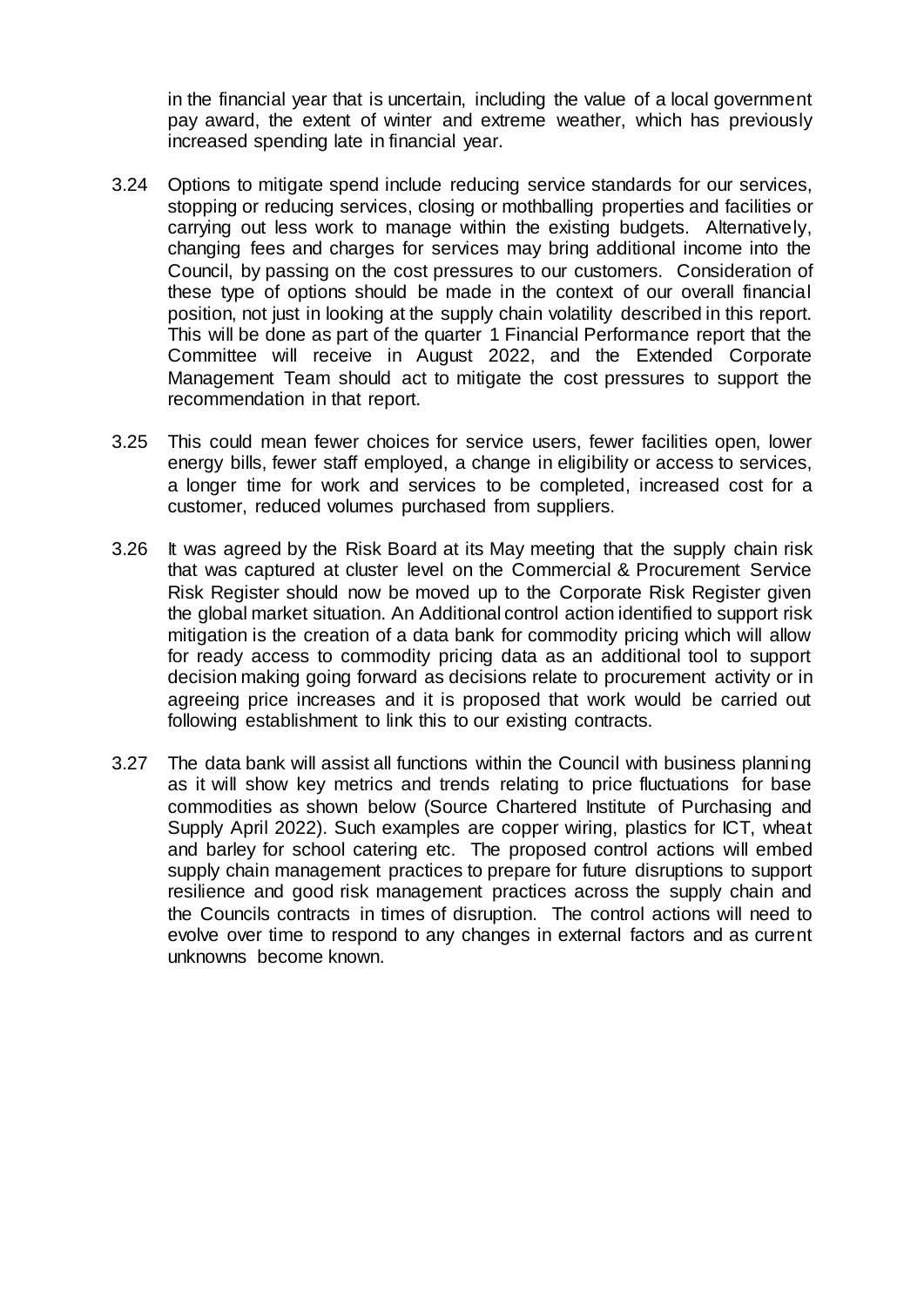| Commodity                   |                                                            | Unit                      | April<br>2022 | Mar<br>2022 | Month-on-<br>month change | April<br>2021 | Year-on-year<br>change |
|-----------------------------|------------------------------------------------------------|---------------------------|---------------|-------------|---------------------------|---------------|------------------------|
|                             | Crude oil<br><b>Brent</b>                                  | US\$/barrel               | 104.89        | 117.24      | $-10.5%$                  | 64.79         | 61.9                   |
|                             | Natural gas<br>Henry Hub units                             | US\$/mMTU                 | 6.60          | 4.90        | 34.7%                     | 2.66          | 147.9%                 |
|                             | Aluminium<br>99.7% purity units                            | US\$/tonne                | 3,256         | 3,537       | $-7.9$                    | 2,324         | 40.1%                  |
|                             | Copper<br>Grade A units                                    | US\$/tonne                | 10,182        | 10,237      | $-0.5$                    | 9,336         | 9.1%                   |
| $\boldsymbol{\Omega}$<br>WH | Nickel<br>99.8% purity units                               | US\$/tonne                | 33,287        | 37,783      | $-11.9%$                  | 16,481        | 102.0%                 |
| ೧೧                          | Iron ore<br>62% iron CFR China units                       | US\$/dry<br>tonne         | 155.43        | 151.20      | 2.8%                      | 173.48        | $-10.4%$               |
|                             | Steel, scrap<br>No1 heavy melting,<br>Chicago market units | <b>US\$/</b><br>10 tonnes | 5,200         | 5,024       | 3.5%                      | 4,079         | 27.5%                  |
|                             | Rubber<br>Ribbed smoked<br>sheet units                     | US cents/kg               | 209.44        | 212.17      | $-1.3%$                   | 215.35        | $-2.7%$                |
|                             | Sugar, crystal<br>Sao Paulo, Brazil units                  | US\$/50kg bag             | 29.67         | 27.73       | $7.0\%$                   | 19.48         | 52.3%                  |
| Œ                           | Cotton<br>A-Index, US units                                | US cents/<br>pound        | 154.72        | 141.13      | 9.6%                      | 90.73         | 70.5%                  |
|                             | Wheat flour<br>Kansas City<br>USDA units                   | US\$/bushel               | 1134.51       | 1,079.85    | 5.1%                      | 652.87        | 73.8%                  |
|                             | Rapeseed<br>Canada, ICE futures                            | CAN\$/tonne               | 1,234.67      | 1,180.67    | 4.6%                      | 881.39        | 40.1%                  |
|                             | Palm oil, unrefined<br>Malaysia units                      | US\$/tonne                | 1,682.74      | 1,776.96    | $-5.3%$                   | 1,078.05      | 56.1%                  |
|                             | <b>Soybeans</b><br>US units                                | US cents/<br>bushel       | 1,677.68      | 1,671.89    | 0.3                       | 1477.81       | 13.5%                  |
|                             | Corn<br><b>US</b> units                                    | US cents/<br>bushel       | 768.58        | 726.58      | 5.8%                      | 607.97        | 26.4%                  |
|                             | Rice<br>Vietnamese 5% broken,<br>white rice, milled units  | US\$/tonne                | 402.38        | 391.67      | 2.7%                      | 488.17        | $-17.6%$               |

## **4. FINANCIAL IMPLICATIONS**

- 4.1 Financial implications will arise for the Council from a period of such steep inflation on prices generally, and cost implications on commodities covered within the report are highlighted where known. Based on the operational costs and income experienced in the period to 30 June the Quarter 1 Financial Performance Report will draw together all elements of the financial position with a forecast to the end of the year. It will make recommendations or highlight actions taken to mitigate the risk of cost pressures described in this report and it is recommended that the Director of Resources ensures this happens.
- 4.2 Contingency budgets are included in both the General Fund Revenue Budget and the Capital programmes however they may prove insufficient to allow continued progression of service delivery and capital projects in line with approvals given at the Budget meeting in March 2022. Officers will endeavour to progress works within the approved budgets, however there may come a point where there is insufficient funding within the approved programmes. Increasing the capital budgets would require an increase in financing costs which would have to be considered in the affordability context of the revenue budgets.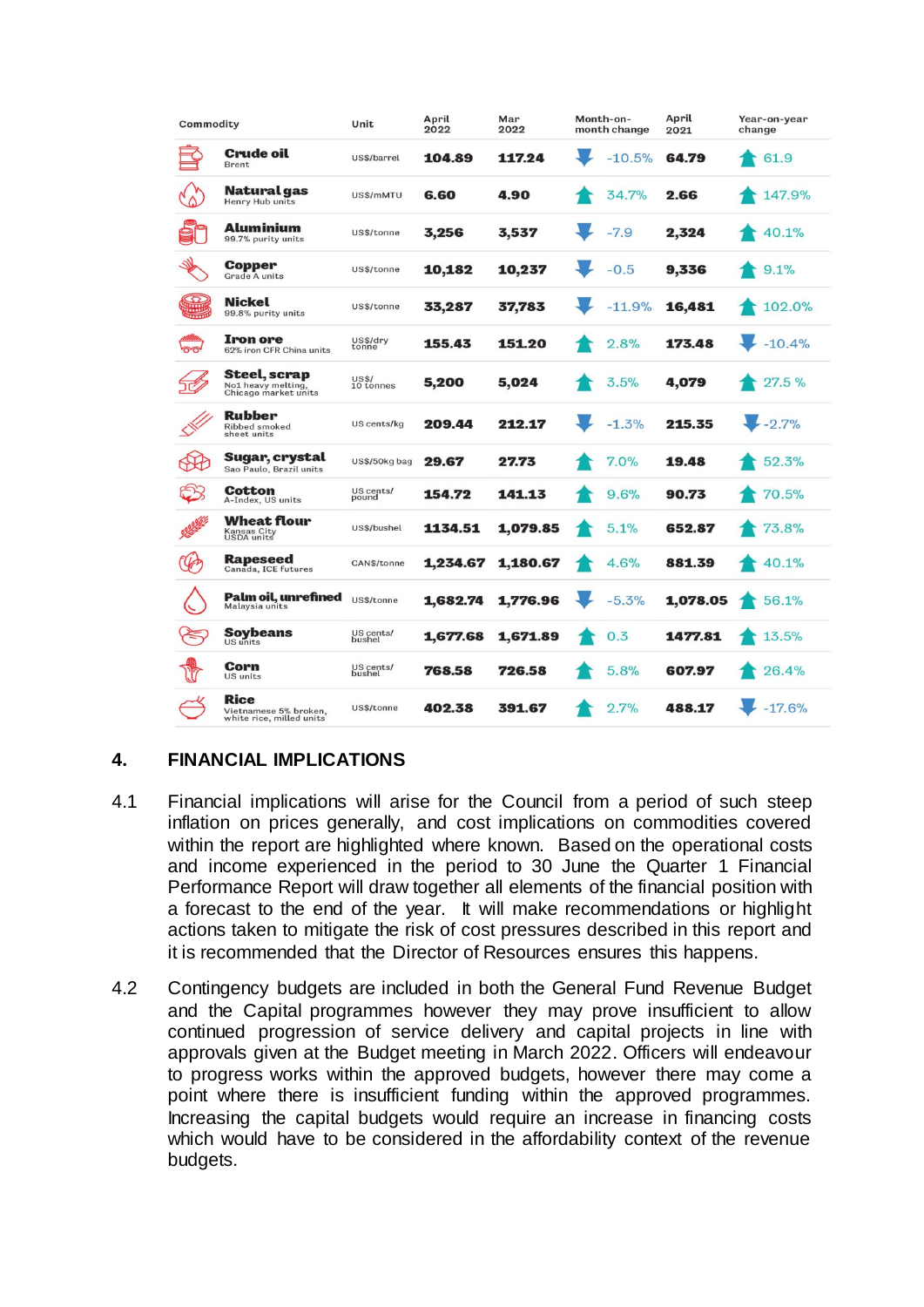- 4.3 The increasing interest rate environment raises the cost of borrowing for capital works, which has a direct impact on the Council's revenue budgets, therefore a risk of a double impact, not only the higher cost of the project itself increasing the amount of borrowing that is required, the rate at which borrowing will have to be repaid is likely to increase too.
- 4.4 Consideration too needs to be given to the matter of value for money, and in an environment with escalating cost of the scale described in this report the overall cost benefit analysis needs to be carefully considered as the Council could be criticised for spending more than it had planned. Professional judgement and advice will be vital in making an assessment of this and the Chief Officer – Finance has sought an opinion from the Council's external auditor on the matter.
- 4.5 The Council in applying for funding, and particularly as it is common that any grant funding awarded is fixed, needs to be very clear that it is done taking account of the supply chain volatility as described in this report. Clear assumptions and description of what is included in the optimism bias should be included so that this can be compared and referenced as projects progress in such a volatile environment.

## **5. LEGAL IMPLICATIONS**

- 5.1 There are no direct legal implications arising from the recommendations of this report, however there is a need to review procurement options and contractual clauses going forward for new contracts. Officers including those within the Capital team will work closely with colleagues in Commercial and Procurement and the CPS legal team to consider the best way forward in legal terms. This could take the form of drafting new contractual clauses which takes account of cost risk transfer, but which hopefully provides better cost certainty for both contract parties.
- 5.2 Officers will consult with legal colleagues including CPS legal where necessary for the purposes of implementing the mitigation measures outlined in this report.

#### **6. ENVIRONMENTAL IMPLICATIONS**

6.1 There are no direct environmental implications arising from the recommendations of this report, however as mentioned in paragraph 3.15 where alternative products/materials may have to be sourced in the short term, these may have a higher environmental footprint than those products/materials which were originally preferred.

#### **7. RISK**

7.1 The assessment of risk contained within the table below is considered to be consistent with the Council's Risk Appetite Statement.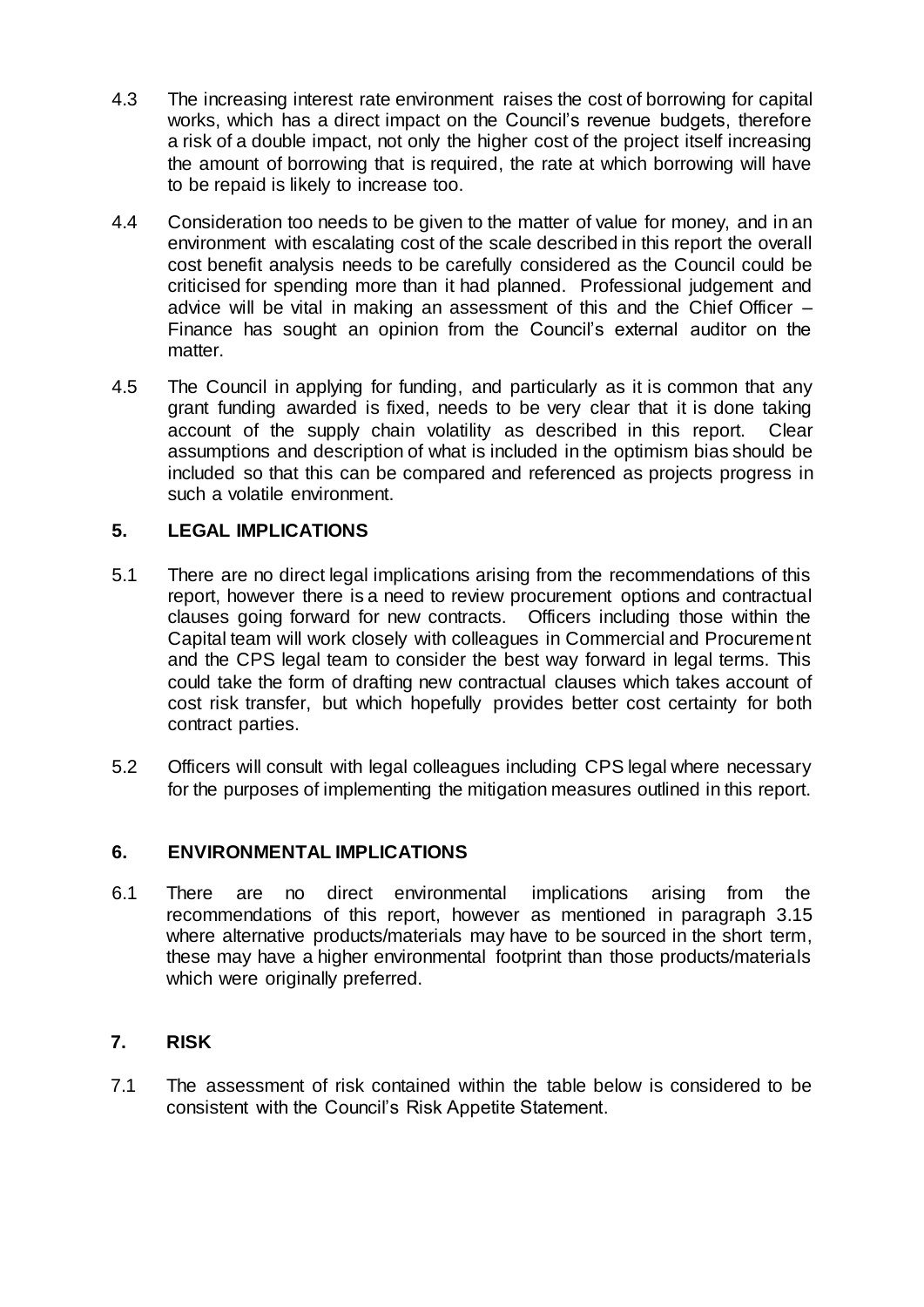| <b>Category</b>                 | <b>Risks</b>                                                                                  | Primary<br><b>Controls/Control</b><br><b>Actions to achieve</b><br><b>Target Risk Level</b>                                                                                                                   | *Target<br><b>Risk Level</b><br>(L, M or H)<br>*taking into<br>account<br>controls/control<br>actions | *Does<br><b>Target</b><br><b>Risk</b><br><b>Level</b><br><b>Match</b><br><b>Appetite</b><br>Set? |
|---------------------------------|-----------------------------------------------------------------------------------------------|---------------------------------------------------------------------------------------------------------------------------------------------------------------------------------------------------------------|-------------------------------------------------------------------------------------------------------|--------------------------------------------------------------------------------------------------|
| <b>Strategic</b><br><b>Risk</b> | Supply chain volatility<br>impacting on delivery<br>of services/ability to<br>deliver project | Market Engagement<br>activity prior to<br>procurement.<br>Reduce spending,<br>increase income, stop<br>or reduce or delay<br>programmes / projects,<br>increase income / pass<br>cost increase to<br>customer | Μ                                                                                                     | Yes                                                                                              |
| <b>Compliance</b>               | Failure to be able to<br>comply with project<br>requirements                                  | Increase site visits and<br>monitoring of the<br>construction works. If<br>required, review<br>alternative options as<br>soon as possible                                                                     | L                                                                                                     | Yes                                                                                              |
| <b>Operational</b>              | Commodity shortages<br>affecting operational<br>capacity, capability.                         | Ongoing engagement<br>with Framework hosts,<br>Suppliers,<br>Procurement &<br>Services re alternative<br>products or delivery<br>methods                                                                      | М                                                                                                     | Yes                                                                                              |
| <b>Financial</b>                | <b>Escalation of costs</b><br>Differing market                                                | Development of<br>suitable price<br>mechanisms.<br>Use of Business<br>Intelligence to predict<br>market<br>changes/trends.<br>Price Increase<br>Request Process.<br><b>Market</b>                             |                                                                                                       | Yes                                                                                              |
|                                 | conditions depending<br>on commodity/service                                                  | engagement/use of<br>business intelligence<br>to assist in predicting<br>market changes and<br>trends.                                                                                                        | М                                                                                                     |                                                                                                  |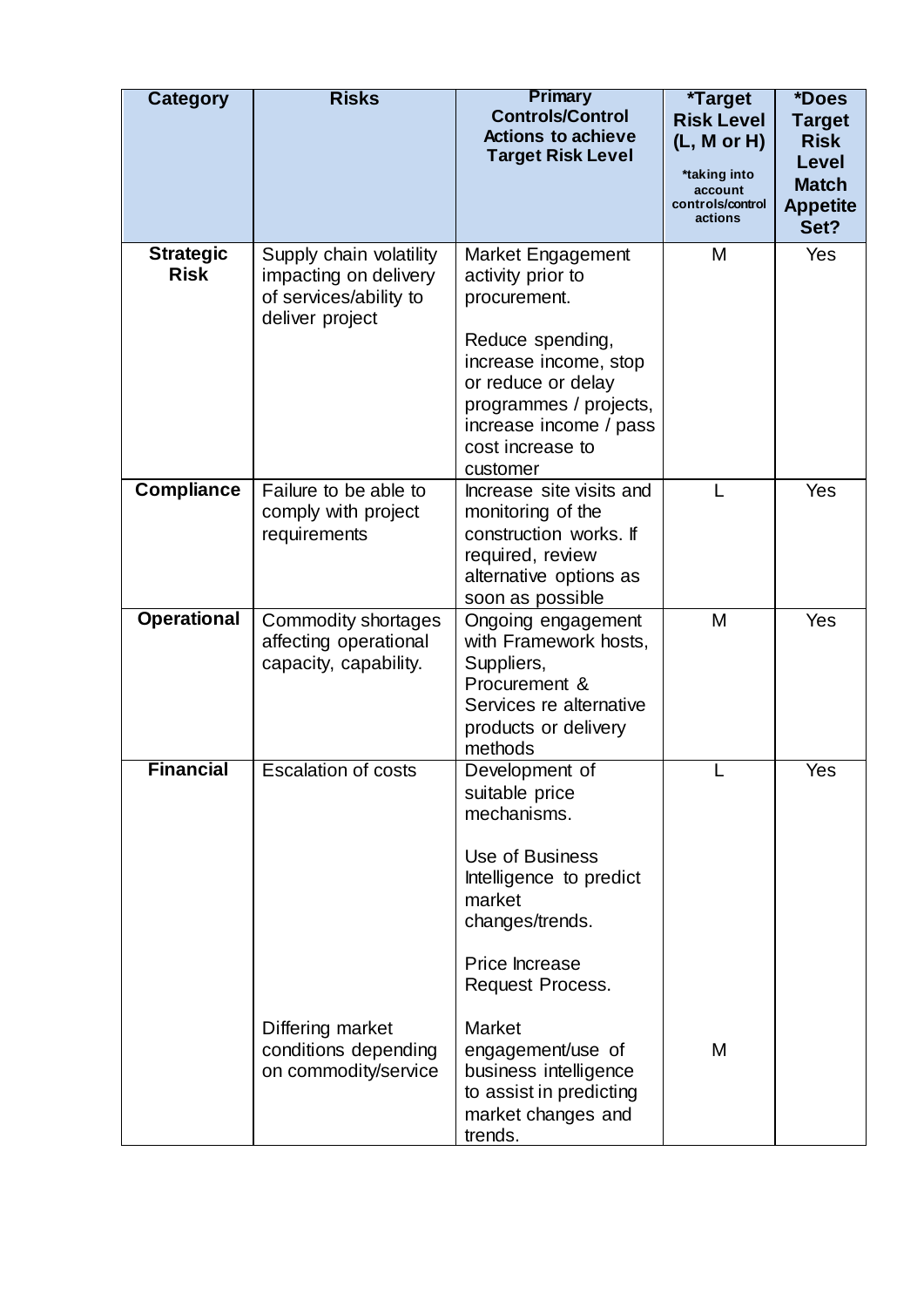| <b>Reputational</b>             | Programmes/projects<br>being delayed or<br>stopped          | As above.                                                                                                                                              |   | Yes |
|---------------------------------|-------------------------------------------------------------|--------------------------------------------------------------------------------------------------------------------------------------------------------|---|-----|
| <b>Environment</b><br>/ Climate | Failure to consider<br>sustainable options<br>due to costs. | Ensure all contracts<br>consider<br>environmental<br>considerations, and<br>early market<br>engagement is<br>conducted to seek<br>market intelligence. | М | Yes |

## **8. OUTCOMES**

| <b>COUNCIL DELIVERY PLAN</b>                            |                                                                                                                                                                                                                 |  |  |  |
|---------------------------------------------------------|-----------------------------------------------------------------------------------------------------------------------------------------------------------------------------------------------------------------|--|--|--|
|                                                         | <b>Impact of Report</b>                                                                                                                                                                                         |  |  |  |
| <b>Aberdeen City Council</b><br><b>Policy Statement</b> | Supply Chain Management Practices and effective<br>procurement planning are enablers for the delivery of<br>the outcomes and regular review will ensure that the<br>practice and planning processes are robust. |  |  |  |
|                                                         |                                                                                                                                                                                                                 |  |  |  |
|                                                         | <b>Aberdeen City Local Outcome Improvement Plan</b>                                                                                                                                                             |  |  |  |
| Prosperous Economy<br><b>Stretch Outcomes</b>           | Consideration is given to the Stretch Outcomes<br>within the LOIP at the development phase and any                                                                                                              |  |  |  |
| Prosperous People Stretch<br><b>Outcomes</b>            | impacts from market volatility will be a factor in these<br>considerations.                                                                                                                                     |  |  |  |
| Prosperous Place Stretch<br><b>Outcomes</b>             |                                                                                                                                                                                                                 |  |  |  |
|                                                         |                                                                                                                                                                                                                 |  |  |  |
| <b>Regional and City</b><br><b>Strategies</b>           | Supply Chain Management Practices and effective<br>procurement planning are enablers for the delivery of<br>the outcomes across a number of key strategies.                                                     |  |  |  |

# **9. IMPACT ASSESSMENTS**

| <b>Assessment</b>                                  | <b>Outcome</b> |
|----------------------------------------------------|----------------|
| <b>Integrated Impact</b><br><b>Assessment</b>      | Not required   |
| <b>Data Protection Impact</b><br><b>Assessment</b> | Not required   |
| <b>Other</b>                                       | Not required   |